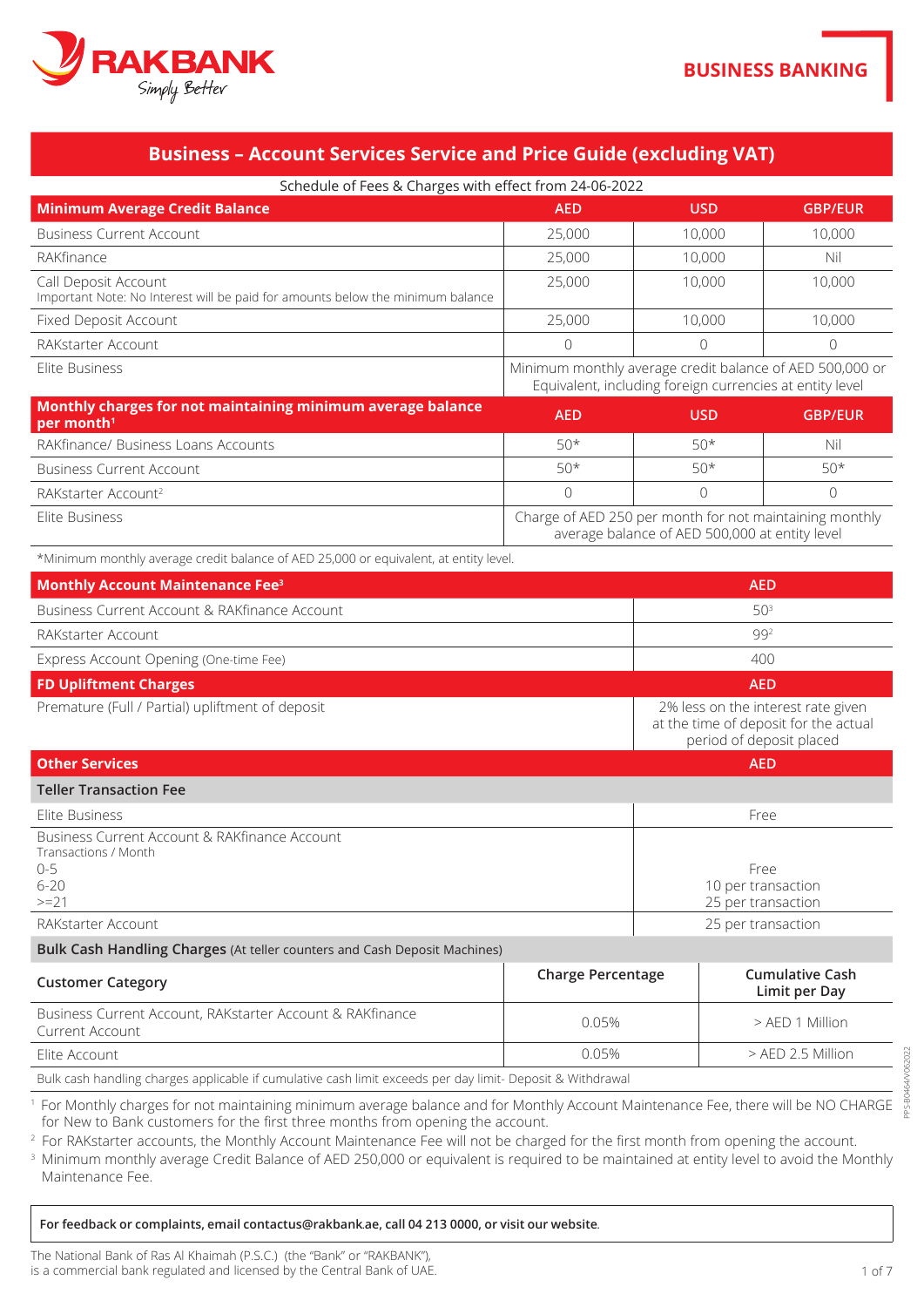| <b>Other Services</b> (Recurring as applicable)                                                                                                                                                                                                                                                                                           | <b>AED</b>              | <b>AED</b>                     |
|-------------------------------------------------------------------------------------------------------------------------------------------------------------------------------------------------------------------------------------------------------------------------------------------------------------------------------------------|-------------------------|--------------------------------|
| <b>Cheque Book Issuance</b>                                                                                                                                                                                                                                                                                                               | <b>Through Branches</b> | <b>Through Digital Banking</b> |
| <b>Elite Business</b>                                                                                                                                                                                                                                                                                                                     | Free                    | Free                           |
| <b>Business Current Account &amp; RAKfinance Account</b><br>First Cheque book (annually)<br>Second cheque book                                                                                                                                                                                                                            | Free<br>75              | Free<br>50                     |
| <b>RAKstarter Account</b><br>First Cheque book (annually)<br>Second cheque book                                                                                                                                                                                                                                                           | Free<br>100             | Free<br>75                     |
| Important Note: In line with Central Bank guidelines, a satisfactory report from AI Etihad Credit Bureau (AECB) is to be obtained prior<br>to cheque book issuance to new clients (banking relationship less than 6 months). An AECB enquiry charge of AED 50 will hence be<br>levied for the same.                                       |                         |                                |
| Request for physical statement delivery<br>Elite Business<br>Business Current Account, RAKstarter Account & RAKfinance Account<br>(For Sole Establishments, monthly physical statement is Free for the first request of the month)                                                                                                        |                         | Free<br>10 per statement       |
| Request for e-statement                                                                                                                                                                                                                                                                                                                   |                         | Nil                            |
| Account Closure within 6 months                                                                                                                                                                                                                                                                                                           |                         | 200                            |
| Fee for opting out from Elite Business relationship to Business Current/ RAKstarter/RAKfinance account<br>within 12 months of sign-up / upgrade                                                                                                                                                                                           |                         | 500                            |
| Fee applicable for upgrade from RAKstarter Account to Business Current Account within 12 months of<br>sign-up <sup>4</sup><br><sup>4</sup> No charges for upgrade from RAKstarter Account to Elite Business.                                                                                                                              |                         | 250                            |
| Certificate for Trade Licence/ Share Certificate/MOA <sup>5</sup><br><sup>5</sup> External Government Charges will be additional.                                                                                                                                                                                                         |                         | 250                            |
| Valid Trade Licence not provided for more than 60 days after expiry of existing Trade License                                                                                                                                                                                                                                             |                         | 250 Monthly                    |
| Profile Change <sup>6</sup><br><sup>6</sup> Company Status Change/Company Name Change/Activity Change/Addition of Shareholder/Deletion of<br>Shareholder. Addition of Sole Owner/Deletion of Sole Owner/Signatory deceased/Shareholder deceased.<br>Addition/Deletion of signatories through MOA/Board Resolution/POA will not be charged |                         | 100                            |
| Balance Confirmation Letter addressed to Self <sup>7</sup><br>Through Digital Banking<br>Through Branches                                                                                                                                                                                                                                 |                         | 50<br>100                      |
| Balance Confirmation Letter addressed to Auditor/Others <sup>7</sup><br>Through Digital Banking<br>Through Branches                                                                                                                                                                                                                       |                         | 100<br>200                     |
| Liability Certificate                                                                                                                                                                                                                                                                                                                     |                         | 500                            |
| No Liability Certificate                                                                                                                                                                                                                                                                                                                  |                         | 100                            |
| <b>Duplicate Statement</b><br>Latest completed cycle statement                                                                                                                                                                                                                                                                            |                         | Nil                            |

 $For feedback or complaints, email contactsorakbankae, call 04 213 0000, or visit our website.$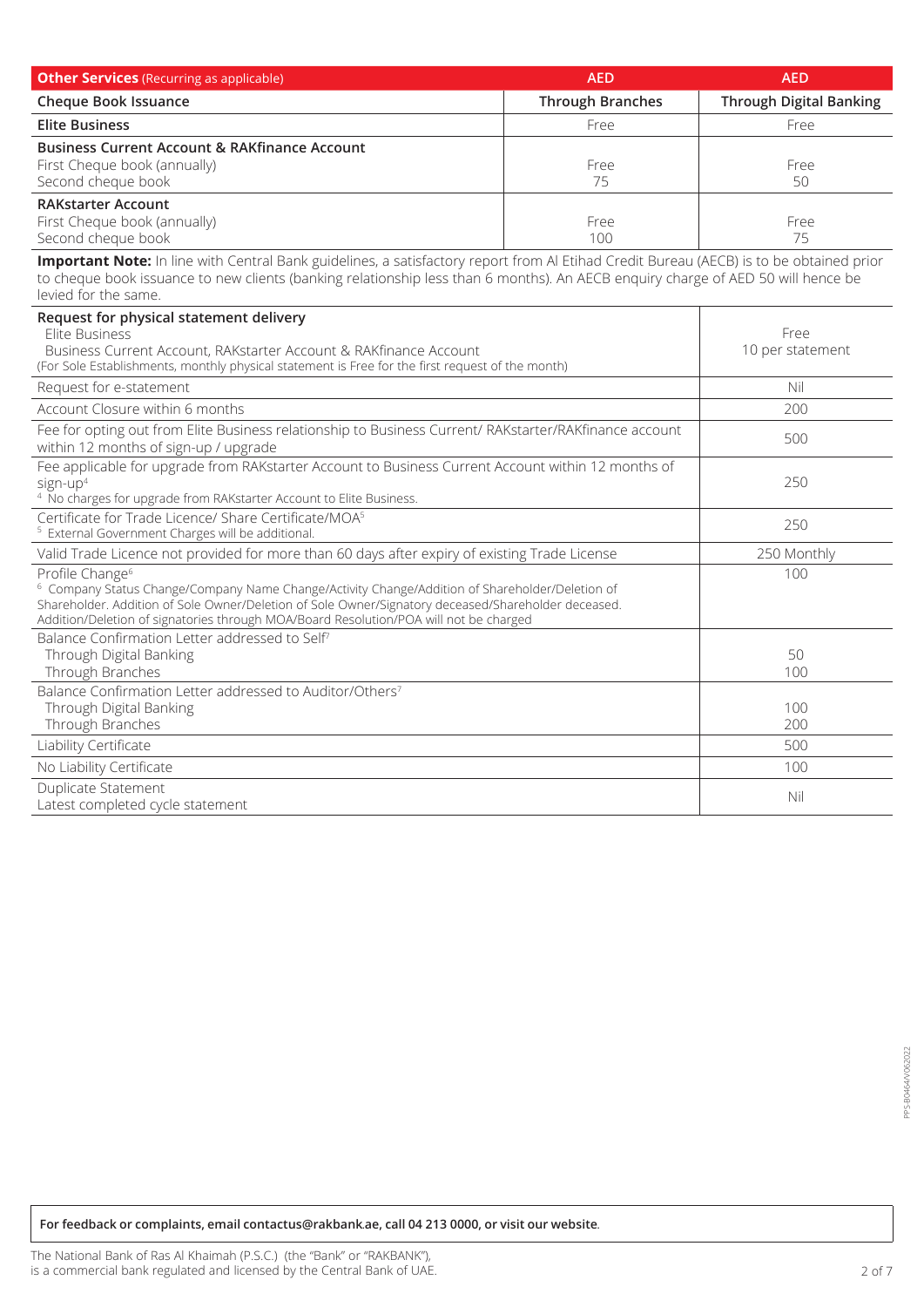| <b>Other Services</b> (Recurring as applicable)                                                         | <b>AED</b>                    | AED        |
|---------------------------------------------------------------------------------------------------------|-------------------------------|------------|
| <b>Duplicate Statement Request</b>                                                                      | $>1$ month - $\leq$ =12months | >12 months |
| <b>Elite Business</b><br>Through Digital Banking<br>Through Branches                                    | 50<br>200                     | 100<br>400 |
| <b>Business Current Account &amp; RAKstarter Account</b><br>Through Digital Banking<br>Through Branches | 100<br>200                    | 200<br>400 |

#### **Important Notes**

service this availing the services this areals are also applicable for Wealth Management and Wholesale Banking clients availing this service through branches.

. Duplicate Statement are applicable per account, per set.

|                                                                                                                                                                                                                                                                                                                 | <b>Through Branches</b> | <b>Through Digital Banking</b>                    |
|-----------------------------------------------------------------------------------------------------------------------------------------------------------------------------------------------------------------------------------------------------------------------------------------------------------------|-------------------------|---------------------------------------------------|
| Reference Letter                                                                                                                                                                                                                                                                                                | 100                     | 50                                                |
| Financial/Letter for Real Estate                                                                                                                                                                                                                                                                                | 100                     | 100                                               |
| <b>Copies of Cheques</b><br>Up to 3 months old (per item)<br>Over 3-12 months old (per item)<br>Over 1 year old (per item)                                                                                                                                                                                      |                         | 25<br>75<br>200                                   |
| Copies of letters / other documents/investigations<br>Up to 3 months old (per item)<br>Over 3-12 months old (per item)<br>Over 1 year old (per item)                                                                                                                                                            |                         | 25<br>75<br>200                                   |
| Post dated cheques held for collection (per item)                                                                                                                                                                                                                                                               |                         | 20                                                |
| Withdrawal / Delayed presentation of post dated cheques held for collection (per item)                                                                                                                                                                                                                          |                         | 50                                                |
| Inactive Account Charges<br>(Charges apply in AED equivalent).                                                                                                                                                                                                                                                  |                         | 100 Annually                                      |
| Dormant Account Charges                                                                                                                                                                                                                                                                                         |                         | Nil                                               |
| <b>Digital Banking charges</b><br><b>Enquiry Access</b><br>Business Log in (For Business Customer with transactional access - at entity level)<br>Corporate login<br><sup>8</sup> Digital Banking charges waived off for customers having RAKstarter account with active RAKvalue SME<br>package (Plus or Max). |                         | Nil<br>50 <sup>8</sup> per month<br>100 per month |
| <b>Digital Access Card</b><br>New Card Issuance (Effective 1st Jan 2021)<br>Card Replacement/ Reissue<br>*Courier charges, as applicable, for Card delivery outside UAE to be borne by the customer                                                                                                             |                         | AED 10/month<br>AED 25 + VAT as applicable        |
| <b>Standing Orders</b><br>Set up<br>Cancellation of Standing Order Free<br>Amendment Free                                                                                                                                                                                                                       |                         | 50<br>Nil<br>Nil                                  |
| <b>Balance Orders</b><br>Set up<br>Cancellation of Standing Order Free                                                                                                                                                                                                                                          |                         | Nil<br>Nil                                        |
| Charges for failure of Standing<br>Orders due to lack of funds<br>Charges towards approved charity payment                                                                                                                                                                                                      |                         | 200<br>Nil                                        |
| <b>Direct Debit Instruction Charges</b>                                                                                                                                                                                                                                                                         |                         |                                                   |
| Registration of Direct Debit (one-time fee)                                                                                                                                                                                                                                                                     |                         | 25                                                |
| Charges for failure of Direct Debit Authority due to lack of funds - (Paying bank) (Recurring as applicable)                                                                                                                                                                                                    |                         | 250                                               |
| Stop payment of Direct Debit Authority towards Loan, Credit Cards and Other lending products <sup>9</sup>                                                                                                                                                                                                       |                         | Nil                                               |
| Other cancellations                                                                                                                                                                                                                                                                                             |                         | Nil                                               |
| <sup>9</sup> Note: This cannot be cancelled without the Originator Bank's confirmation.                                                                                                                                                                                                                         |                         |                                                   |

 $For feedback or complaints, email contactscrakbankae, call 04 213 0000, or visit our website.$ 

PPS-B0464/V062022

PPS-B0464/V062022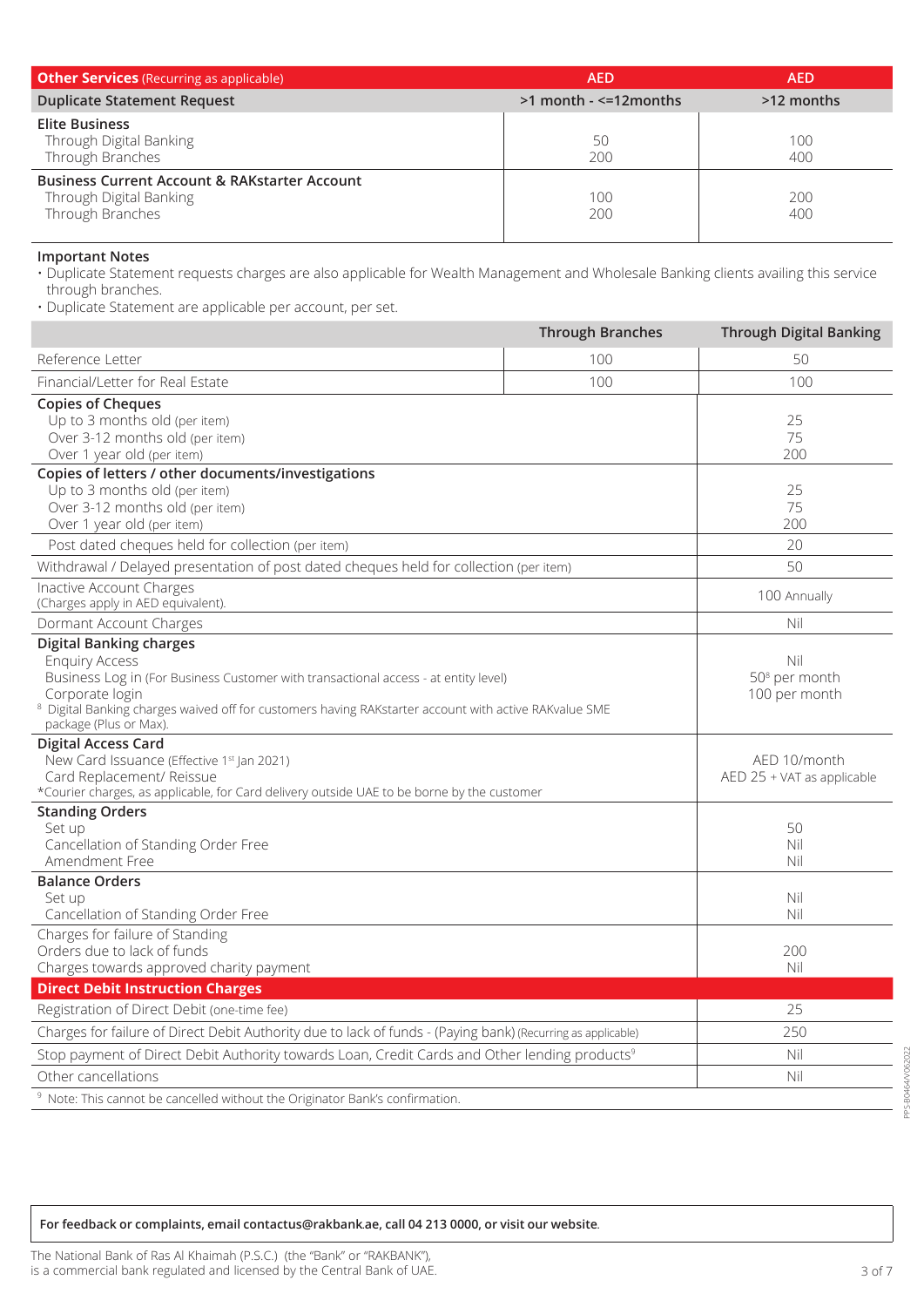| <b>WPS &amp; NON WPS</b>                                                                                                                                                                                                     | <b>Through</b>           | <b>Through</b>              |
|------------------------------------------------------------------------------------------------------------------------------------------------------------------------------------------------------------------------------|--------------------------|-----------------------------|
|                                                                                                                                                                                                                              | <b>Branches</b>          | <b>Digital Banking</b>      |
| In house (within RAKBANK)                                                                                                                                                                                                    | Minimum AED 100          |                             |
|                                                                                                                                                                                                                              | or<br>AED 1 per record   | Nil                         |
|                                                                                                                                                                                                                              | whichever is higher      |                             |
| Outward (Other Banks)                                                                                                                                                                                                        | Minimum AED100           | Minimum AED 50              |
|                                                                                                                                                                                                                              | or<br>AED 2.5 per record | or<br>AED 1 per record      |
|                                                                                                                                                                                                                              | whichever is higher      | whichever is higher         |
| <b>GPSSA (General Pension and Social Security Authority)</b>                                                                                                                                                                 |                          |                             |
| Outward                                                                                                                                                                                                                      |                          |                             |
| Records < 100<br>Records $> 100$ and $<$ = 300                                                                                                                                                                               |                          | 50 Per file<br>100 Per file |
| Records $> 300$ and $< 600$                                                                                                                                                                                                  |                          | 150 Per file                |
| Records $> 600$ and $< 1000$                                                                                                                                                                                                 |                          | 200 Per file                |
| <b>ICCS Clearing, Special Clearing &amp; Cheque Collection - AED</b>                                                                                                                                                         |                          |                             |
| Cheques presented through ICCS Clearing                                                                                                                                                                                      |                          | Nil                         |
| Special Clearing Outward (Paid or Unpaid)                                                                                                                                                                                    |                          | 205                         |
| Special Clearing Inward (Paid or Unpaid)                                                                                                                                                                                     |                          | Nil                         |
| Collection Cheques Outward (Paid or Unpaid)                                                                                                                                                                                  |                          | 25                          |
| Collection Cheques Inward (Paid or Unpaid)                                                                                                                                                                                   |                          | Nil                         |
| For foreign currency cheques, please refer to the Remittances S&P                                                                                                                                                            |                          |                             |
| Stop payment of a cheque <sup>10</sup><br><sup>10</sup> If cheques are stopped from different sets or series the charges will be applicable per set.                                                                         |                          | 100                         |
| <b>Cheque Returned</b>                                                                                                                                                                                                       |                          |                             |
| Deposited into your account (outward cheque)                                                                                                                                                                                 |                          | 2511                        |
| Drawn on your account (inward cheque)<br>(due to lack of available balance)                                                                                                                                                  |                          | 250                         |
| Partial Payment of Cheque                                                                                                                                                                                                    |                          | 5                           |
| <sup>11</sup> Charges for return of outward cheque will apply only in case the return is due to insufficient funds. For cheque returned for reasons<br>other than insufficient funds a courier charge of AED 10 would apply. |                          |                             |
| <b>RAKvalue SME packages</b>                                                                                                                                                                                                 |                          |                             |
| Package Name                                                                                                                                                                                                                 |                          | Fee per month (AED)         |
| RAKvalue SME Plus                                                                                                                                                                                                            |                          | 49                          |
| RAKvalue SME Max                                                                                                                                                                                                             |                          | 149                         |
| Note: One month charges will be deducted, in addition to above charges if the package is cancelled within 6 months of enrollment                                                                                             |                          |                             |
| <b>RAKvalue SME Cash Management Services packages</b>                                                                                                                                                                        |                          |                             |
| Package Name                                                                                                                                                                                                                 |                          | Fee per month (AED)         |
| RAKvalue SME Cash                                                                                                                                                                                                            |                          | 350                         |
| RAKvalue SME Cash Plus                                                                                                                                                                                                       |                          | 700                         |
| RAKvalue SME Cash Max                                                                                                                                                                                                        |                          | 1500                        |
| <b>Cheques Collection Via Courier Service (From one location)</b>                                                                                                                                                            |                          |                             |
| One-Time Set-Up Fee                                                                                                                                                                                                          |                          | 25                          |
| 6 days a week roundtrip collection                                                                                                                                                                                           |                          | 500 per month               |
| 5 days a week roundtrip collection                                                                                                                                                                                           |                          | 425 per month               |
| 3 days a week roundtrip collection                                                                                                                                                                                           |                          | 250 per month               |
| <b>Smart Cash Deposit Machine Services (SCDM)</b>                                                                                                                                                                            |                          |                             |
| Monthly Subscription Fees<br>As per Note Capacity of the machine starting from AED 2700 to AED 4000                                                                                                                          |                          | As per agreement            |

 $For feedback or complaints, email contactsorakbankae, call 04 213 0000, or visit our website.$ 

PPS-B0464/V062022

PPS-B0464/V062022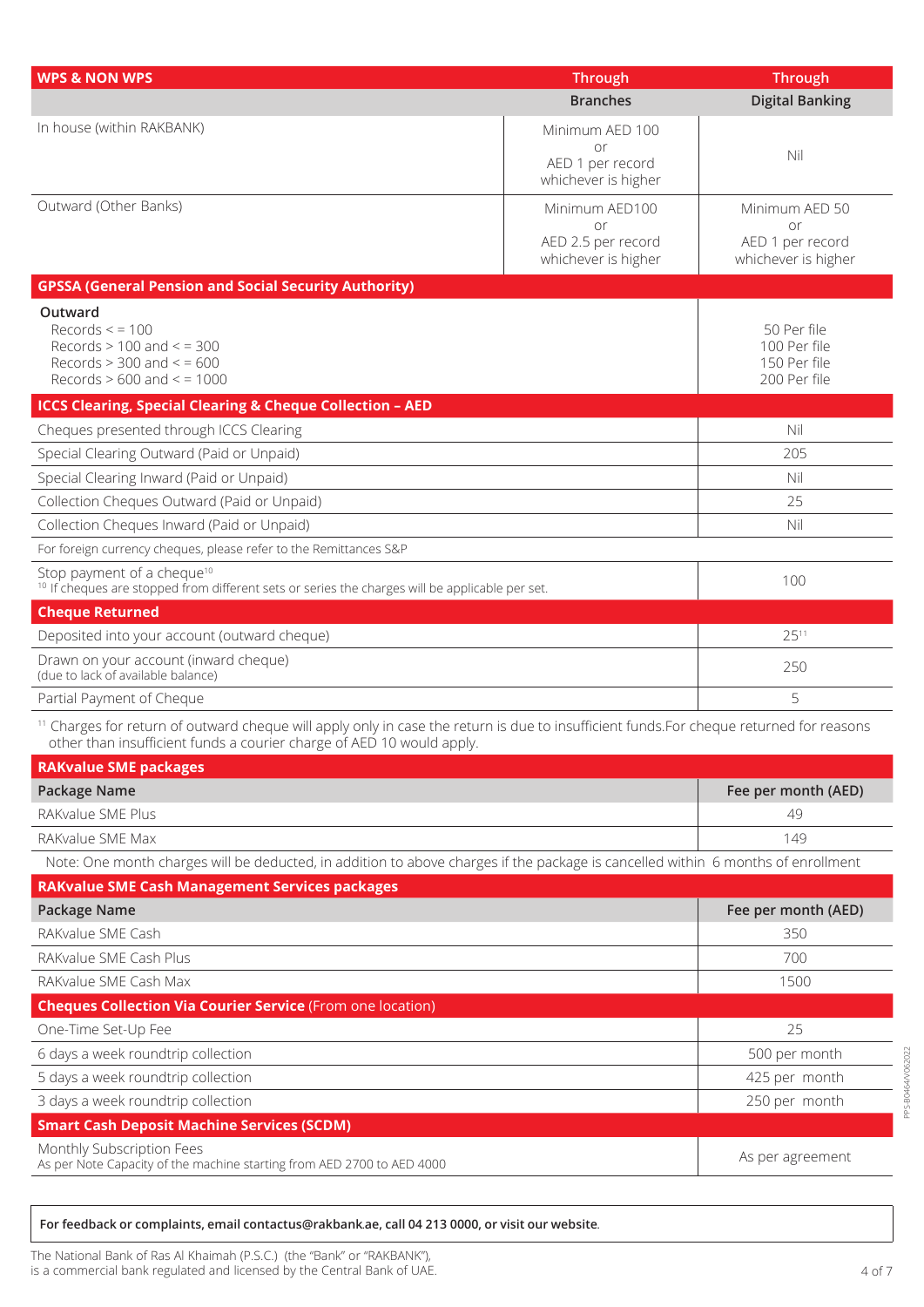| <b>Cancellation Terms</b> (Recurring as applicable)                                                                                                                                                                             | <b>AED</b> |
|---------------------------------------------------------------------------------------------------------------------------------------------------------------------------------------------------------------------------------|------------|
| Re-allocation within same premises Fees per Machine within Dubai & Sharjah                                                                                                                                                      | AED 1.000  |
| Re-allocation within same premises Fees per Machine outside Dubai & Sharjah                                                                                                                                                     | AED 1.500  |
| Re-allocation Outside premises Fees per Machine within Dubai & Sharjah                                                                                                                                                          | AED 1.500  |
| Re-allocation Outside premises Fees per Machine outside Dubai & Sharjah                                                                                                                                                         | AED 2.000  |
| $\sim$ . The contract of the contract of the contract of the contract of the contract of the contract of the contract of the contract of the contract of the contract of the contract of the contract of the contract of the co |            |

1. 3 months advance notice to be provided.<br>2. Cancellation done within 3 years 12 mon 12 months month fee will be annlicable

| 2. Caricellation done within 3 years, its months month ree will be applicable. |                                                                 |
|--------------------------------------------------------------------------------|-----------------------------------------------------------------|
| <b>Cash Deposit at Transguard centers</b>                                      | 100                                                             |
| Charge Per Deposit Slip                                                        | AED 50 or 0.01%<br>of the total amount<br>(whichever is higher) |

#### **Important Notes**

1. All charges are subject to changes with prior written notice to customers at the sole discretion of the Bank.

2. In line with the UAE's Value Added Tax (VAT) implementation from 1<sup>st</sup> January 2018, VAT at the rate of 5% will be levied on RAKBANK's fees and charges specified herein, wherever applicable and as per UAE law.

## **Warnings**

1. Non-maintenance of the minimum average Balance will be subject to a monthly charges as stated above.

2. No profit will be paid if profit accrued is less than AED 10.

*for feedback or complaints, email contactus@rakbank.ae, call 04 213 0000, or visit our website.*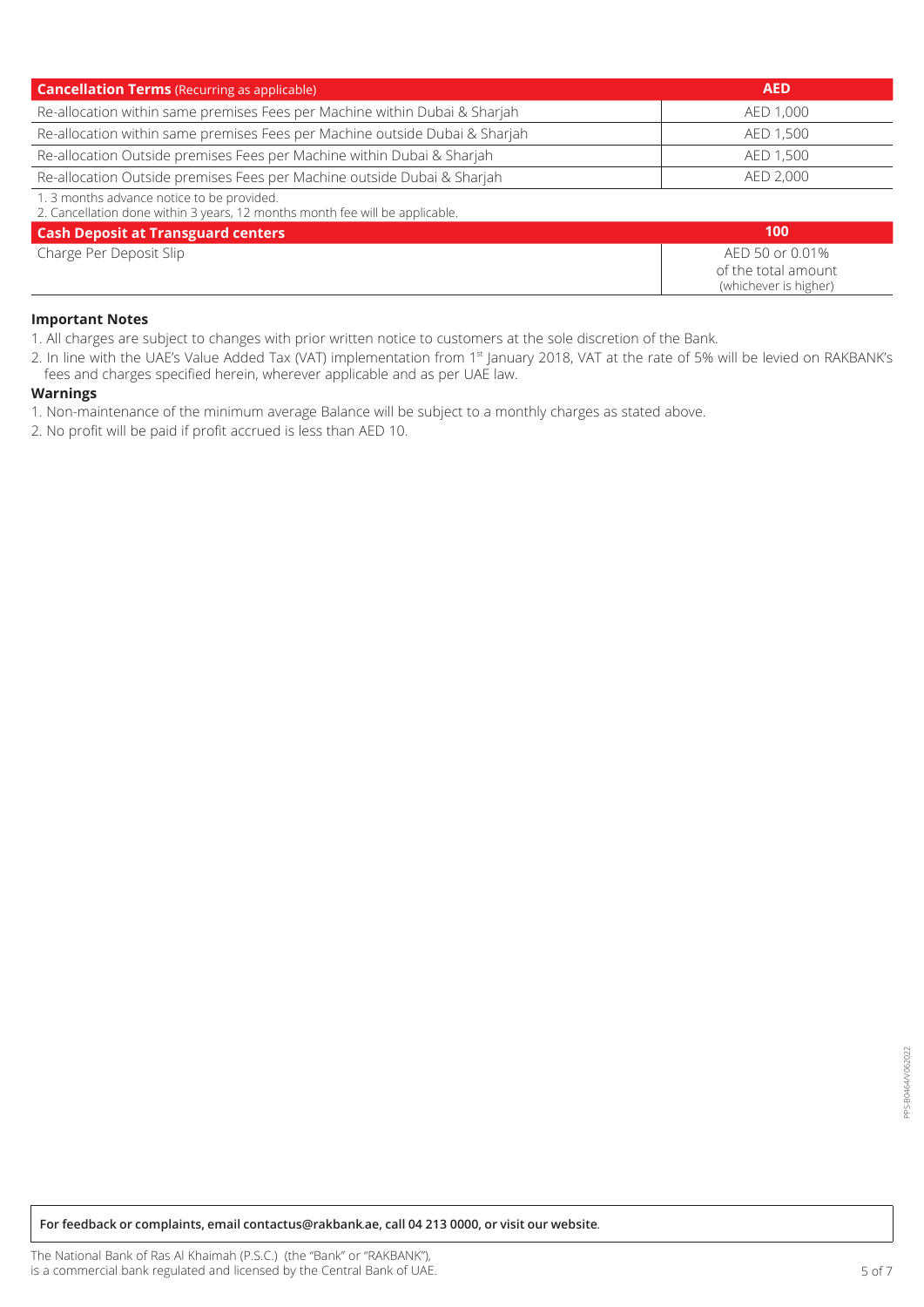

| <b>Business - Remittances Service and Price Guide (excluding VAT)</b>                                                                                           |                         |                              |                                                                    |
|-----------------------------------------------------------------------------------------------------------------------------------------------------------------|-------------------------|------------------------------|--------------------------------------------------------------------|
| Schedule of Fees & Charges with effect from 24-06-2022                                                                                                          |                         |                              |                                                                    |
| <b>Drafts / Manager's Cheques</b> (Recurring as applicable)                                                                                                     | (AED)                   |                              | (AED)                                                              |
|                                                                                                                                                                 | <b>Through Branches</b> |                              | <b>Through Digital Banking</b>                                     |
| Account holders                                                                                                                                                 | 20                      |                              | 10                                                                 |
| Cancellation fee                                                                                                                                                | $100^{12}$              |                              | 10012                                                              |
| <sup>12</sup> Plus SWIFT/Telex and other bank charges, estimated between AED 42 and AED 127.                                                                    |                         |                              |                                                                    |
| <b>Foreign Currency Cheques (Recurring as applicable)</b>                                                                                                       |                         |                              | <b>AED</b>                                                         |
| Cheques purchased                                                                                                                                               |                         |                              | $0.125%$ + interest at<br>applicable rate<br>(Min. 100, Max. 1000) |
| Special Clearing Outward (Paid or Unpaid)                                                                                                                       |                         |                              | 10013                                                              |
| Cheques for collection payable within UAE                                                                                                                       |                         |                              | 25                                                                 |
| Cheques for collection 0.125% payable overseas/payable by us                                                                                                    |                         |                              | 0.125%<br>(Min. 100, Max. 1000) <sup>17</sup>                      |
| For any USD collection cheque, the correspondent bank charges are approximately USD 200 (Estimated at AED 734).                                                 |                         |                              |                                                                    |
| Cheques for collection returned unpaid<br><sup>13</sup> Plus correspondent bank and courier charges, if any, estimated between AED 48 and AED 565.              |                         |                              | 10013                                                              |
| <b>Internal Fund Transfers</b>                                                                                                                                  | <b>Through Branches</b> |                              | <b>Through Digital Banking</b>                                     |
| Internal Fund Transfers (Transfer within RAKBANK account)                                                                                                       | 20                      |                              | Nil                                                                |
| <b>Electronic Fund Transfers - Inward (Recurring as applicable)</b>                                                                                             |                         |                              | (AED)                                                              |
| Dirham Payments within UAE                                                                                                                                      |                         |                              | 1                                                                  |
| In USD paid in USD <sup>14</sup>                                                                                                                                |                         |                              | Nil                                                                |
| In foreign currency paid in AED <sup>14</sup>                                                                                                                   |                         |                              | Nil                                                                |
| In foreign currency paid in foreign currency <sup>14</sup>                                                                                                      |                         |                              | Nil                                                                |
| <sup>14</sup> Free for inward EFT representing Salary / End of Service Benefit (EOSB) / Pension / Allowances.                                                   |                         |                              |                                                                    |
| <b>Electronic Fund Transfers - Outward (Recurring as applicable)</b>                                                                                            |                         |                              |                                                                    |
|                                                                                                                                                                 | <b>Business Account</b> | <b>RAKstarter</b><br>Account | <b>Elite Business</b>                                              |
| <b>Through Digital Banking</b>                                                                                                                                  |                         |                              |                                                                    |
| Dirham Payments within UAE                                                                                                                                      | 115                     | 115                          | NiL                                                                |
| Dirham Payments outside UAE and Foreign currency Payments within/<br>outside UAE                                                                                | 2516                    | 2517                         | NiL                                                                |
| <b>Through Digital Banking</b>                                                                                                                                  |                         |                              |                                                                    |
| Dirham Payments within UAE                                                                                                                                      | 5015                    | 5015                         | $50^{15}$                                                          |
| Dirham Payments outside UAE and Foreign currency Payments within/<br>outside UAE                                                                                | 5015                    | 10015                        | 5015                                                               |
| <sup>15</sup> Plus additional charge of AED 1 for outward EFT within UAE (Including Standing Instructions), other than Salary/EOSB/Pension/Allowances where all |                         |                              |                                                                    |

tharges are remitters account.<br><sup>16</sup> Plus beneficiary bank charges, if any (including Standing instructions). Additional charges will apply where payment is to be sent with charges on remitter depending on the country/currency of payment.

#### *for feedback or complaints, email contactus@rakbank.ae, call 04 213 0000, or visit our website.*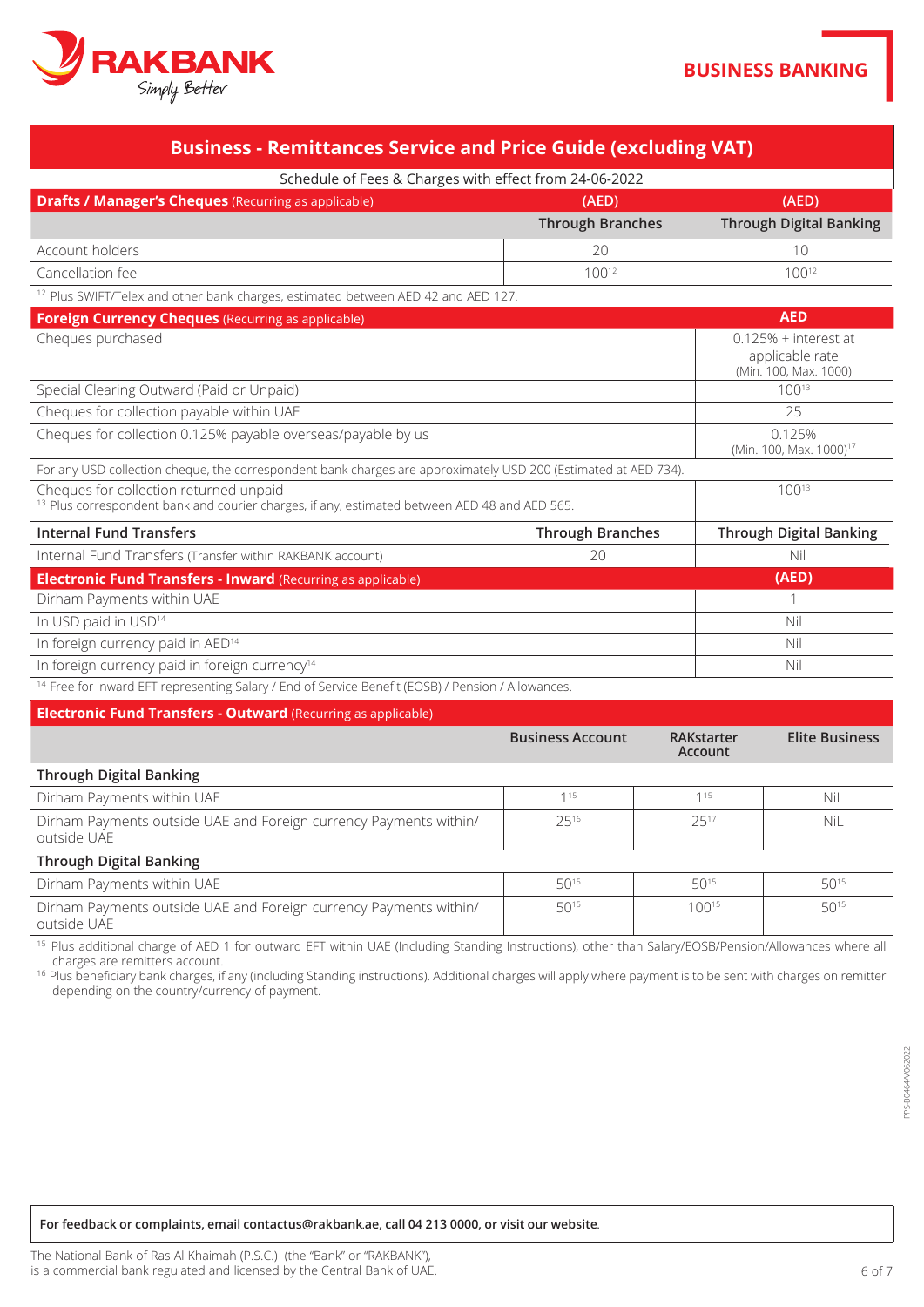| <b>INR Transfers to India via RAKMoneyTransfer</b> (Through Digital Banking)                                  | (AED)                                              |
|---------------------------------------------------------------------------------------------------------------|----------------------------------------------------|
| Transfers $\leq$ AED 500                                                                                      | 5.25                                               |
| Transfers from AED 500.01 - 1000                                                                              | 10.50                                              |
| Transfers > AED 1000                                                                                          | 15.75                                              |
| Amendment/Cancellation/ Fate enquiry of Electronic Fund Transfers sent via swift                              | (AED)                                              |
| <b>Account Holders</b><br><sup>17</sup> Plus overseas bank charges, if any.                                   | 2517                                               |
| <b>Foreign Currency Notes</b>                                                                                 | (AED)                                              |
| Debit or credit account in same currency In USD                                                               | 1.5%                                               |
| In other currencies (GBP or EURO)                                                                             | 1.5%                                               |
| <b>Additional charges on RAKMoneyTransfer</b><br>(which may apply on below scenario's by Correspondent Banks) |                                                    |
| Corridor                                                                                                      | Cancellation/stop payment/<br>recall/reject/return |
| India                                                                                                         | From AED 0 to AED 21                               |

## **Important Notes**

1. All charges are subject to changes with prior written notice to customers at the sole discretion of the Bank.

2. In line with the UAE's Value Added Tax (VAT) implementation from 1st January 2018, VAT at the rate of 5% will be levied on RAKBANK's fees and charges specified herein, wherever applicable and as per UAE law.

3. RAKMoneyTransfer charges are inclusive of the 5% VAT.

*for feedback or complaints, email contactus@rakbank.ae, call 04 213 0000, or visit our website.*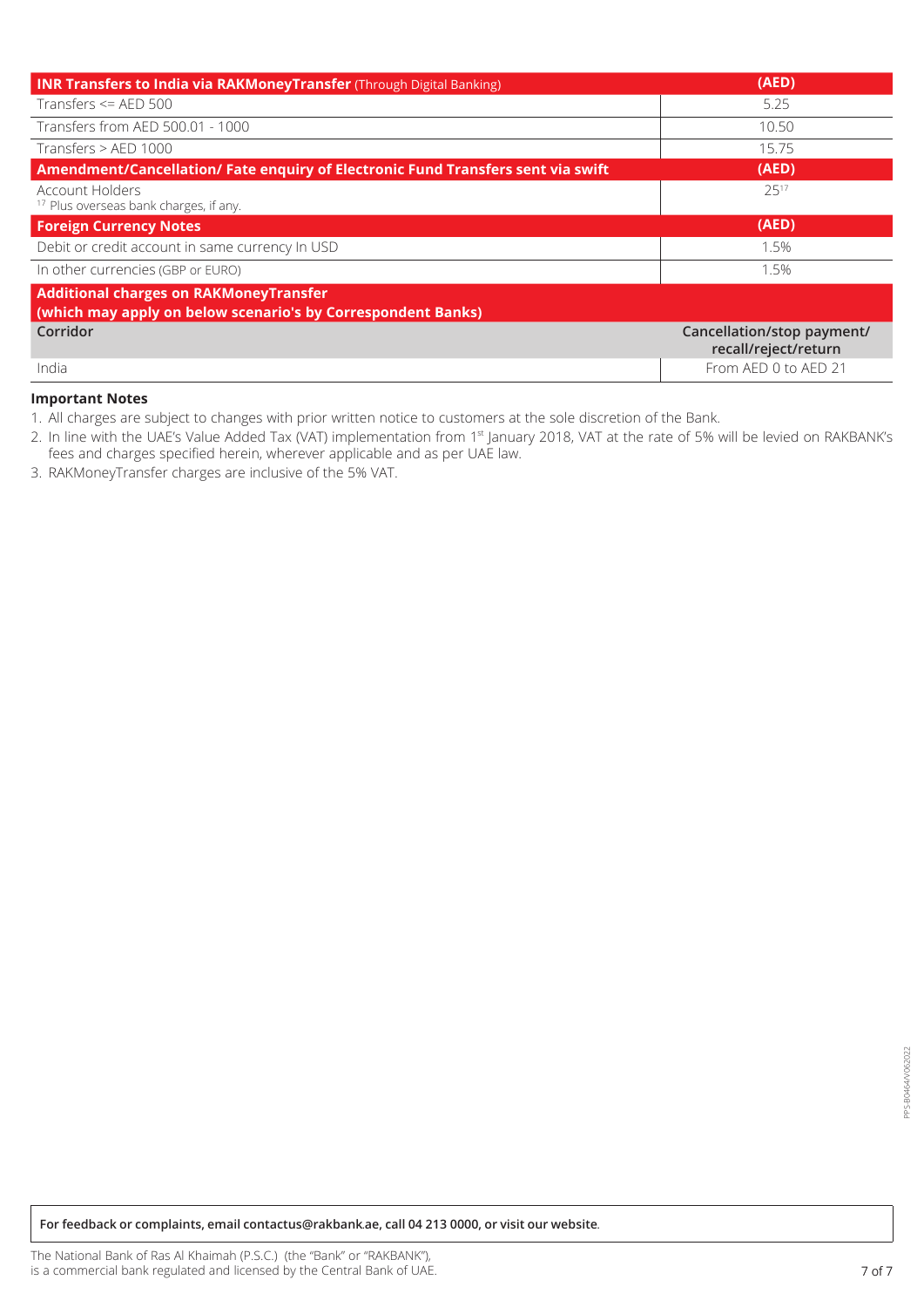PPS-B0464/V062022

PS-B0464/V062022



# **دليل الخدمات واألسعار لخدمات الحسابات لآلعمال )ال تشمل ضريبة القيمة المضافة(**

## جدول الرسوم والنفقات سارية من **24-06-2022**

| الحد الأدنى للرصيد الدائن                                                 | <sub>ا</sub> درهم إماراتي ا | دولار أمريكى | ا جنيه استرليني/يورو <sub>ا</sub> |
|---------------------------------------------------------------------------|-----------------------------|--------------|-----------------------------------|
| حساب جاري للأعمال                                                         | 25,000                      | 10,000       | 10,000                            |
| راك فايننس                                                                | 25,000                      | 10.000       | غير متوفر                         |
| حساب الوديعة تحت الطلب<br>ملاحظة؛ (دون فائدة على الأرصدة تحت الحد الأدنى) | 25,000                      | 10,000       | 10,000                            |
| حساب الوديعة الثابتة                                                      | 25,000                      | 10,000       | 10,000                            |
| حساب راك ستارتر                                                           | غير متوفر                   | غير متوفر    | غير متوفر                         |

إليت لألعمال - متوسط الحد األدنى للرصيد االئتماني الشهري هو 500.000 درهم / أو ما يعادلها من العمالت األجنبية على مستوى المنشأة

| الرسوم الشهرية في حال عدم التقيد بالحد الأدني للرصيد'                                                                                                                                                                                                                                    |       |       |           |
|------------------------------------------------------------------------------------------------------------------------------------------------------------------------------------------------------------------------------------------------------------------------------------------|-------|-------|-----------|
| راك فايننس                                                                                                                                                                                                                                                                               | $*50$ | $*50$ | غير متوفر |
| الحساب الجارى للأعمال                                                                                                                                                                                                                                                                    | $*50$ | $*50$ | $*50$     |
| حساب راك ستارتر <sup>2</sup><br>راك إليت للأعمال – رسوم بقيمة 250 درهم شهرياً في حال<br>عدم الاحتفاظ بمتوسط الحد الأدنى للرصيد الأئتمانى الشهرى<br>وهو 500.000 درهم على مستوى المنشأة<br>٭ يجب الاحتفاظ بمتوسط الحد الأدنى للرصيد الائتمانى الشهرى وهو<br>25.000 درهم على مستوى المنشأة. |       |       |           |

\* يجب االحتفاظ بمتوسط الحد األدنى للرصيد االئتماني الشهري وهو 25.000 درهم على مستوى المنشأة.

\* يجب الاحتفاظ بمتوسط الحد الأدني للرصيد الائتماني الشهري وهو 250.000 درهم على مستوى المنشأة لتجنب رسوم الصيانة الشهرية.

| رسوم الصيانة الشهرية للحساب ا                | (درهم إماراتی) |
|----------------------------------------------|----------------|
| الحساب الجارى للأعمال وحساب راك فايننس       | 350            |
| حساب راك ستارتر                              | 299            |
| رسوم تعجيل فتح الحساب (رسوم تدفع لمرة واحدة) | 400            |
|                                              |                |

بالنسبة للرسوم الشهرية لعدم الحفاظ على الحد الأدنى لمتوسط الرصيد ورسوم صيانة الحساب الشهرية ، لن يكون هناك أي رسوم لعملاء البنك الجدد لأول ثلاثة أشهر من فتح الحساب.

<sup>2</sup> بالنسبة لحسابات راك ستارتر ، لن يتم تحصيل رسوم صيانة الحساب الشهرية عن الشهر األول من فتح الحساب.

|  | ُ يجب الحفاظ على الحد الأدنى لمتوسط الرصيد الائتماني الشهري البالغ ٢٥،٠٠٠ درهم إماراتي أو ما يعادله على مستوى المنشأة لتجنب الحساب الشهري رسوم الصيانة. |
|--|---------------------------------------------------------------------------------------------------------------------------------------------------------|
|  |                                                                                                                                                         |
|  |                                                                                                                                                         |
|  |                                                                                                                                                         |
|  |                                                                                                                                                         |

|                                                                                                            |                   | رسوم الصيانة الشهرية                                                               |
|------------------------------------------------------------------------------------------------------------|-------------------|------------------------------------------------------------------------------------|
| معدل فائدة أقل بنسبة 2% من نسبة الفائدة المُعطاة<br>فى وقت الإيداع الحقيقى للوديعة                         |                   | الرفع المبكر (الكامل / الجزئى) للودائع                                             |
| (درهم إماراتی)                                                                                             |                   | خدمات أخرى                                                                         |
|                                                                                                            |                   | رسوم معاملات الصراف                                                                |
|                                                                                                            | مجانآ             | راك إليت للأعمال                                                                   |
|                                                                                                            | المعاملات/ شهرياً | الحساب الجارى للأعمال وحساب راك فايننس                                             |
|                                                                                                            | مجانآ             | $5 \,$ إلى $0$                                                                     |
|                                                                                                            | 10 لكل معاملة     | 6 إلى 20                                                                           |
| 25 لكل معاملة                                                                                              |                   | 21 فأكثر                                                                           |
|                                                                                                            | 25 لكل معاملة     | حساب راك ستارتر                                                                    |
|                                                                                                            |                   | رسوم المعاملات النقدية الكبيرة (جميع معاملات الصراف ومعاملات أجهزة الإيداع النقدي) |
| الحد النقدى المجمع فى اليوم                                                                                | نسبة الرسوم       | فئة العميل                                                                         |
| > 1 مليون درهم                                                                                             | 0.05%             | الحساب الجارى للأعمال<br>حساب راك ستارتر وحساب راك فايننس الجارق                   |
| > 2.5 مليون درهم                                                                                           | 0.05%             | راك إليت للأعمال                                                                   |
| ملاحظة؛ (تطبق رسوم المعاملات النقدية الكبيرة في حال تجاوز الحد النقدي المجمع في اليوم الواحد – إيداع وسحب) |                   |                                                                                    |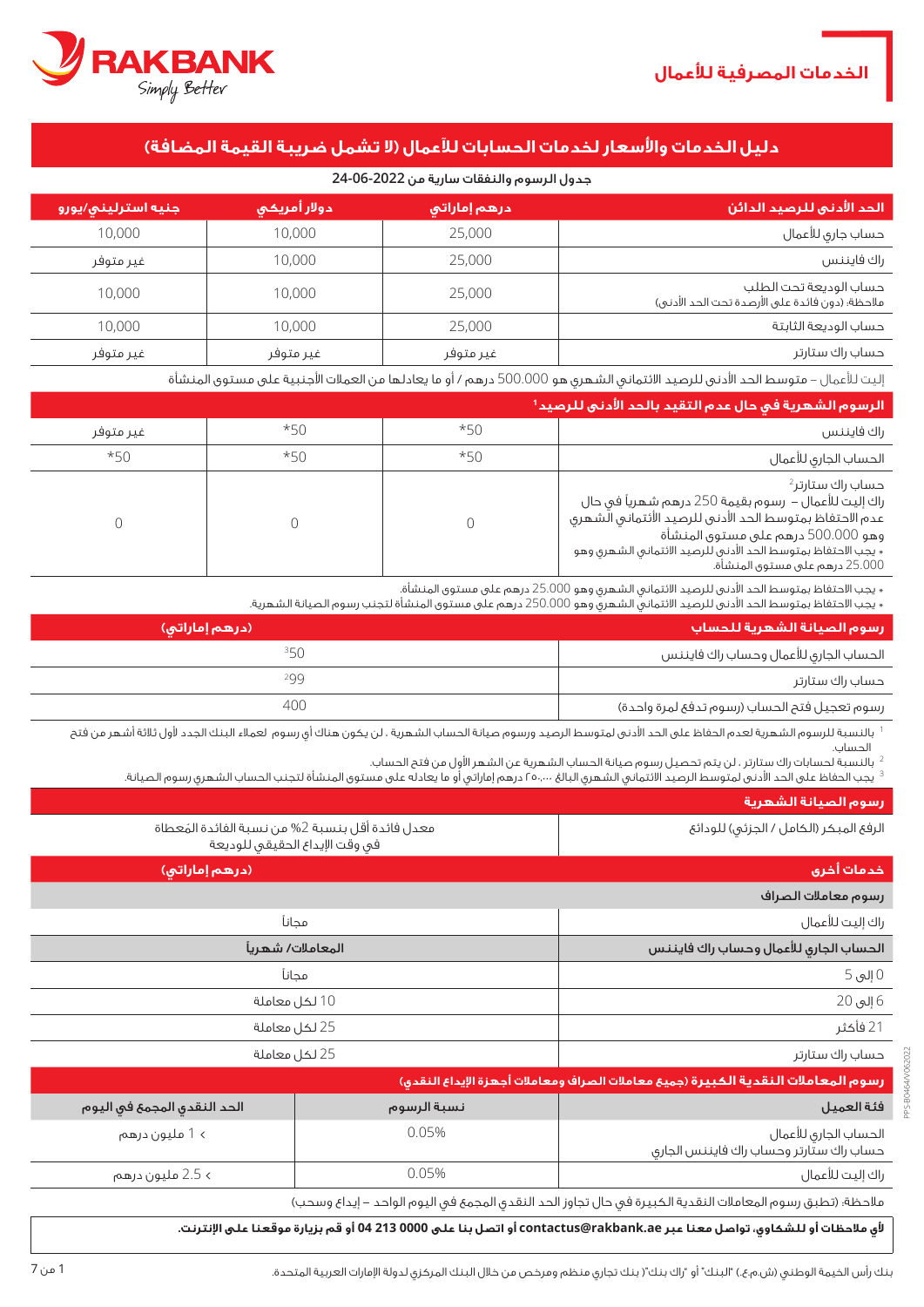| (درهم إماراتي)                   |                | خدمات أخرى (تابع)                                                                                               |
|----------------------------------|----------------|-----------------------------------------------------------------------------------------------------------------|
| من خلال الخدمات المصرفية الرقمية | من خلال الفروع | إصدار دفتر شيكات*                                                                                               |
| مجانآ                            | مجانآ          | راك إليت للأعمال<br>الحساب الجاري للأعمال وحساب راك فايننس<br>دفتر الشيكات الأول (سنويا)<br>دفتر الشيكات الثانى |
| مجانآ                            | مجانآ          | دفتر الشيكات الأول (سنوياً)                                                                                     |
| 50                               | 75             | دفتر الشيكات الثانى<br>حساب راك ستارتر<br>دفتر الشيكات الأول (سنويا)<br>دفتر الشيكات الثانى                     |
| محانآ                            | محانآ          | دفتر الشيكات الأول (سنوياً)                                                                                     |
| 75                               | 100            | دفتر الشيكات الثانى                                                                                             |

مالحظة: في إطار توجيهات المصرف المركزي، ستقوم شركة االتحاد للمعلومات االئتمانية )AECB )بإصدار تقرير ائتماني للعمالء الجدد )لم تتجاوز عالقتهم المصرفية مع البنك فترة 6 أشهر) قبل اصدار دفتر شيكات لهم. وبموجب هذا، سيتم فرض مبلغ 50 درهماً كرسوم للتقرير الائتماني الصادر من شركة الاتحاد للمعلومات الائتمانية.

| طلب توصيل كشف حساب مطبوع                                                                                                                                                                                      |                 |
|---------------------------------------------------------------------------------------------------------------------------------------------------------------------------------------------------------------|-----------------|
| راك إليت للأعمال                                                                                                                                                                                              | مجانآ           |
| الحساب الجارى للأعمال وحساب راك فايننس (للمنشآت<br>الفردية، كشف الحساب المادق الشهرى مجانى للطلب الأول<br>في الشهر).                                                                                          | 10 للكشف الواحد |
| طلب كشف حساب إلكترونى                                                                                                                                                                                         | لا شىء          |
| إقفال الحساب خلال ستة أشهر                                                                                                                                                                                    | 200             |
| رسوم التغيير من حساب راك إليت للأعمال<br>إلى الحساب الجارى للأعمال/حساب راك ستارتر/<br>حساب راك فايننس فى غضون 12 شهراً من تاريخ<br>التسجيل ⁄الترقية                                                          | 500             |
| رسوم الترقية من حساب راك ستارتر إلى الحساب<br>الجاري للأعمال في غضون 12 شهراً من تاريخ<br>التسجيل <sup>4</sup><br>لن يتم احتساب أي رسوم عند الترقية من حساب راك ستارتر إلى $^{\,4}$<br>حساب راك إليت للأعمال. | 250             |
| شهادة الرخصة التجارية/شهادة الأسهم/<br>عقد التأسيس <sup>5</sup><br><sup>5</sup> سيتم إضافة أى تكاليف خارجية لإجراء المعاملات الحكومية.                                                                        | 250             |
| رخصة تجارية سارية المفعول غير مقدمة<br>لأكثر من 60 يوماً بعد انتهاء الرخصة الحالية                                                                                                                            | 250 شهريآ       |
| تغيير الملف الشخصو، <sup>6</sup>                                                                                                                                                                              | 100             |

تغيير حالة الشركة/تغيير اسم الشركة/تغيير النشاط/إضافة مساهم/حذف مساهم. إضافة مالك منفرد/حذف مالك منفرد/حذف مفوض بالتوقيع متوفي/حذف مساهم متوفي. إضافة أو حذف المفوضين بالتوقيع من خالل عقد التأسيس/قرار المجلس/لن يتم احتساب رسوم على التفويض

### رسالة تأكيد الرصيد موجهة إليك\*\*

| من خلال الخدمة المصرفية الرقمية                        | 50  |
|--------------------------------------------------------|-----|
| من خلال الغروع                                         | 100 |
| رسالة تأكيد الرصيد موجهة إلى المدقق/آخرين <sup>7</sup> |     |
| من خلال الخدمة المصرفية الرقمية                        | 100 |
| من خلال الغروع                                         | 200 |
| شهادة مسؤولية قانونية                                  | 500 |
| شهادة إخلاء طرف                                        | 100 |
|                                                        |     |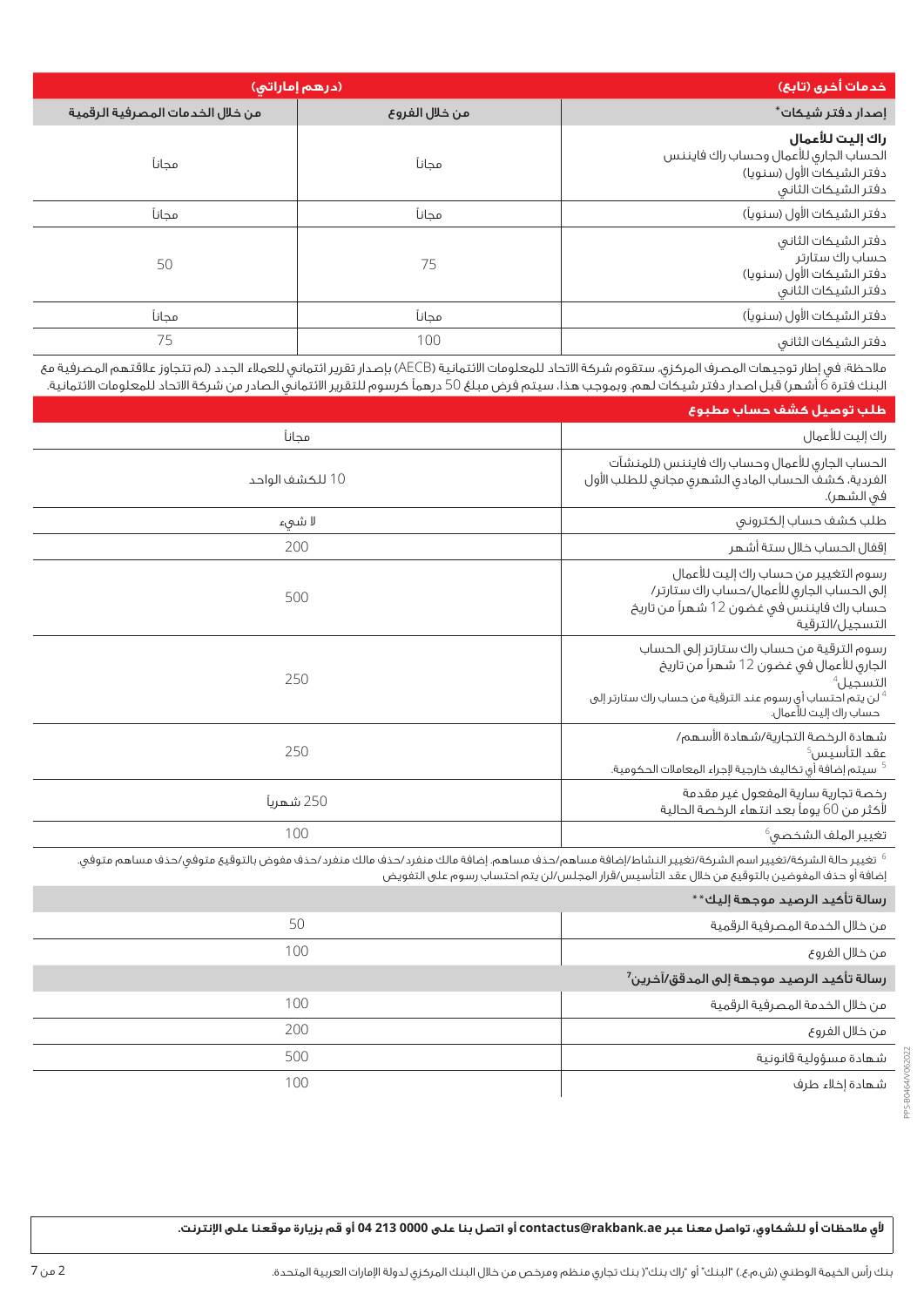|          | (درهم إماراتی)        | أخدمات أخرى (تابع)                                                                                            |
|----------|-----------------------|---------------------------------------------------------------------------------------------------------------|
|          |                       | نسخة طبق الأصل عن كشف الحساب <sup>7</sup>                                                                     |
|          | مجانآ                 | كشف حساب للشهر السابق لآخر بيان دورة مكتملة                                                                   |
|          |                       | تطبق الرسوم لعملاء إدارة الثروات وعملاء الخدمات المصرفية للشركات الذين يحصلون على هذه الخدمات من خلال الفروع. |
| > 12 شهر | > شهر واحد – < 12 شهر | طلب كشف متكرر                                                                                                 |
|          |                       | راك إليت للأعمال                                                                                              |
| $*100$   | $*50$                 | من خلال الخدمة المصرفية الرقمية                                                                               |

| من خلال الغروع                         | $*200$ | $*400$ |
|----------------------------------------|--------|--------|
| الحساب الجارى للأعمال وحساب راك ستارتر |        |        |
| من خلال الخدمة المصرفية الرقمية        | $*100$ | $*200$ |
| من خلال الغروع                         | $*200$ | $*400$ |

# **مالحظات هامة**

• تطبق رسوم طلبات كشف الحساب المكررة أيضًا على عمالء النخبة و عمالء للشركات للطلبات من خالل الفروع.

• تطبق رسوم كشف الحساب المكرر على كل حساب ولكل مجموعة.

| من خلال الخدمات المصرفية الرقمية                                                                                          | من خلال الفروع                                                                                                                                                      |                                                                             |  |
|---------------------------------------------------------------------------------------------------------------------------|---------------------------------------------------------------------------------------------------------------------------------------------------------------------|-----------------------------------------------------------------------------|--|
| 50                                                                                                                        | 100                                                                                                                                                                 | رسالة مرجعية                                                                |  |
| 100                                                                                                                       | 100                                                                                                                                                                 | تقرير مالى/رسالة للأغراض العقارية                                           |  |
|                                                                                                                           |                                                                                                                                                                     | نسخ من الشيكات                                                              |  |
| 25                                                                                                                        |                                                                                                                                                                     | لمدة أقصاها 3 أشهر (لكل إصدار)                                              |  |
| 75                                                                                                                        |                                                                                                                                                                     | من 3-12 شهراً (لكل إصدار)                                                   |  |
| 200                                                                                                                       |                                                                                                                                                                     | أكثر من سنة واحدة (لكل إصدار)                                               |  |
|                                                                                                                           |                                                                                                                                                                     | نسخة عن الرسائل/الوثائق الأخرى/طلبات التدقيق                                |  |
| 25                                                                                                                        |                                                                                                                                                                     | لمدة أقصاها 3 أشهر (لكل إصدار)                                              |  |
| 75                                                                                                                        |                                                                                                                                                                     | من 3-12 شهراً (لكل إصدار)                                                   |  |
| 200                                                                                                                       |                                                                                                                                                                     | أكثر من سنة واحدة (لكل إصدار)                                               |  |
| 20                                                                                                                        |                                                                                                                                                                     | الشيكات المؤجلة للتحصيل (لكل إصدار)                                         |  |
| 50                                                                                                                        |                                                                                                                                                                     | سحب/التقديم المتأخر للشيكات المؤجلة للتحصيل<br>(لكل إصدار)                  |  |
| 100 سنوياً                                                                                                                |                                                                                                                                                                     | رسوم الحساب غير النشط<br>تطبق الرسوم بما يعادل الدرهم الإماراتي.            |  |
| لا شىء                                                                                                                    |                                                                                                                                                                     | رسوم الحساب غير المستخدم                                                    |  |
|                                                                                                                           |                                                                                                                                                                     | رسوم المعاملات الرقمية                                                      |  |
| لا شىء                                                                                                                    |                                                                                                                                                                     | استغسارات التسجيل                                                           |  |
| <sup>850</sup> شهرياً                                                                                                     |                                                                                                                                                                     | تسجيل الأعمال<br>لعملاء الأعمال أصحاب المعاملات الحالية – على مستوى الشركة) |  |
| 100 شهرياً                                                                                                                |                                                                                                                                                                     | الدخول للشركات                                                              |  |
|                                                                                                                           | $^8$ سيتم الإعفاء من رسوم الخدمات المصرفية الرقمية للعملاء الذين لديهم حساب راك ستارتر مع باقة نشطة من باقات راك ڤاليو للشركات الصغيرة والمتوسطة<br>(بلاس أو ماكس). |                                                                             |  |
|                                                                                                                           |                                                                                                                                                                     | بطاقة الدخول الرقمية                                                        |  |
| مجاناً (حتى ١ أبريل، بعد ذلك يتم تطبيق رسوم بواقع ١٠ دراهم فى الشهر)                                                      |                                                                                                                                                                     | إصدار بطاقة جديدة                                                           |  |
|                                                                                                                           | 25 درهم + ضريبة القيمة المضافة أينما تنطبق                                                                                                                          |                                                                             |  |
|                                                                                                                           | * يتحمل العميل رسوم توصيل البطاقة خارج دولة الإمارات حسب ما يقتضيه الأمر.                                                                                           |                                                                             |  |
|                                                                                                                           |                                                                                                                                                                     | أوامر التحويل المستديمة                                                     |  |
| 50                                                                                                                        |                                                                                                                                                                     | الإعداد الأول                                                               |  |
| لا شىء                                                                                                                    |                                                                                                                                                                     | إلغاء التعليمات الثابتة                                                     |  |
| لا شىء                                                                                                                    |                                                                                                                                                                     | تعــديـــل                                                                  |  |
| لأي ملاحظات أو لـلشكاوي، تواصل معنا عبر contactus@rakbank.ae أو اتصل بنا على 0000 13 04 أو قم بزيارة موقعنا على الإنترنت. |                                                                                                                                                                     |                                                                             |  |

بنك رأس الخيمة الوطني (ش.م.ع.) "البنك" أو "راك بنك"( بنك تجاري منظم ومرخص من خالل البنك المركزي لدولة الإمارات العربية المتحدة.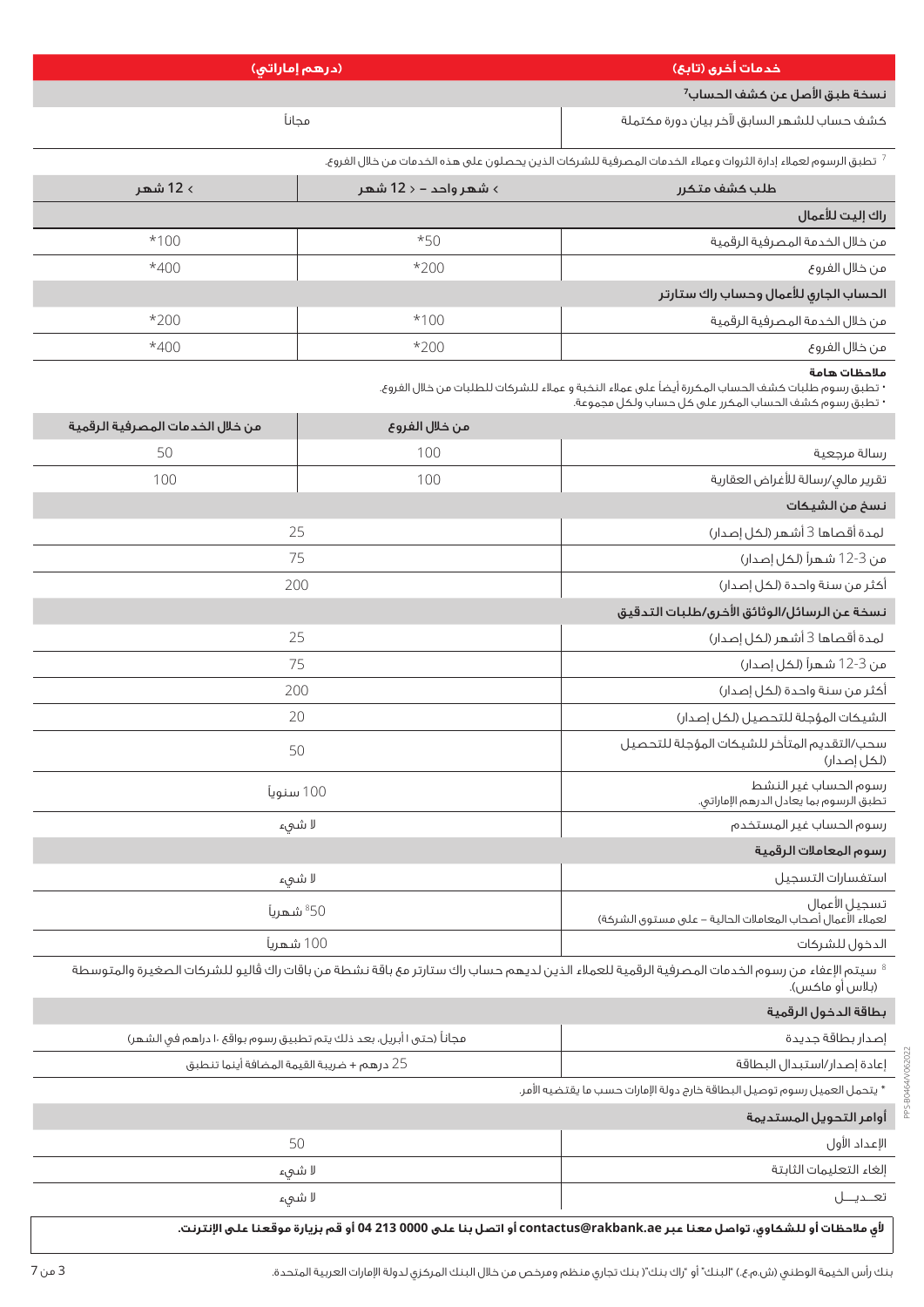| الرسوم الناتجة عن تعطيل التعليمات المستدامة                                                                  |        |
|--------------------------------------------------------------------------------------------------------------|--------|
| بسبب عدم توفر الرصيد الكافى                                                                                  | 200    |
| رسوم الدفع للأعمال الخيرية                                                                                   | لا شىء |
| رسوم تعليمات الخصم المباشر                                                                                   |        |
| التسجيل فى الخصم المباشر                                                                                     | 25     |
| رسوم إخفاق تغويض الخصم المباشر<br>بسبب عدم توفر الرصيد الكافى (بنك الدفع                                     | 250    |
| إيقاف تفويض الدفع عن طريق الخصم المباشر للقروض<br>ء.<br>وبطاقات الائتمان ومنتجات الإقراض الأخرى <sup>ف</sup> | لا شىء |
| إلغاءات أخرى                                                                                                 | لا شىء |
| لا يمكن الإلغاء بدون تأكيد البنك صاحب العلاقة. $^9$                                                          |        |

| نظام حماية الأجور                                                                                                                                                            |                                                               |                                                     |
|------------------------------------------------------------------------------------------------------------------------------------------------------------------------------|---------------------------------------------------------------|-----------------------------------------------------|
| وبدون نظام حماية الأجور                                                                                                                                                      | من خلال الفروع<br>من خلال الخدمات المصرفية الرقمية            |                                                     |
| تحويل داخل البنك                                                                                                                                                             | 100درهم كحد أدني<br>لا شىء<br>أو درهم واحد لكل سجل أيهما أكثر |                                                     |
| الصادر                                                                                                                                                                       | 100درهم كحد أدني<br>أو 2,5 درهم واحد لكل سجل أيهما أكثر       | 50 درهم كحد أدني<br>أو درهم واحد لكل سجل أيهما أكثر |
| الهيئة العامة للمعاشات والتأمينات الاجتماعية                                                                                                                                 |                                                               |                                                     |
| الصادر<br>$100 \Rightarrow$ السجلات <=<br>$300 \Rightarrow 100 = 5$ السجلات >= 100<br>$600 \Rightarrow 300 \times 100$ و <= 600<br>$1000 = \epsilon$ السجلات > 600 و <= 1000 | 50 للملف<br>100 للملف<br>150 للملف<br>200 للملف               |                                                     |
| نظام المقاصة الصورية، المقاصة الخاصة وتحصيل الشيكات                                                                                                                          | (درهم إماراتی)                                                |                                                     |
| تقديم الشيكات من خلال نظام المقاصة الصورية                                                                                                                                   | لا شىء                                                        |                                                     |
| المقاصة الخارجية الخاصة (المدفوعة، غير المدفوعة)                                                                                                                             | 205                                                           |                                                     |
| المقاصة الداخلية الخاصة (المدفوعة، غير المدفوعة)                                                                                                                             | لا شىء                                                        |                                                     |
| تحصيل الشيكات الخارجية (المدفوعة، غير المدفوعة)                                                                                                                              | 25                                                            |                                                     |
| تحصيل الشيكات الداخلية (المدفوعة، غير المدفوعة)                                                                                                                              | لا شىء                                                        |                                                     |
| للحصول على الشيكات بالعملات الأجنبية، يرجى الرجوع إلى دليل الخدمات والأسعار                                                                                                  |                                                               |                                                     |
| إيقاف دفع الشيك <sup>10</sup>                                                                                                                                                | 100                                                           |                                                     |
| $^{\rm 0}$ إذا تم إيقاف الشيكات من مجموعات أو فئات مختلفة، فإن الرسوم ستطبق لكل مجموعة.                                                                                      |                                                               |                                                     |
| الشيكات المرتجعة                                                                                                                                                             |                                                               |                                                     |
| المودعة فى حسابك (شيك صادر)                                                                                                                                                  | 1125                                                          |                                                     |

|     | المودعة فى حسابك (شيك صادر)                           |
|-----|-------------------------------------------------------|
| 250 | مسحوبة على حسابك (شيك وارد)<br>(بسبب عدم توفر الرصيد) |

السداد الجزئي للشيك 5

<sup>11</sup> سيتم تطبيق رسوم إعادة الشيكات الصادرة فقط في حال عدم وجود رصيد كاف. بالنسبة لتسليم الشيك المرتجع، سيتم تطبيق رسوم البريد السريع بقيمة ١٠ دراهم إماراتية.

|                                    | أرباقة راك فاليو للشركات الصغيرة والمتوسطة ا |
|------------------------------------|----------------------------------------------|
| الرسوم الشهرية (بالدرهم الإماراتي) | إسم الباقة                                   |
|                                    | راك فاليو الخاصة للشركات الصغيرة والمتوسطة   |
| 149                                | راك فاليو العليا للشركات الصغيرة والمتوسطة   |

مالحظة: سيتم خصم رسوم شهر واحد، باإلضافة إلى الرسوم المذكورة أعاله إذا تم إلغاء الباقة خالل 6 أشهر من التسجيل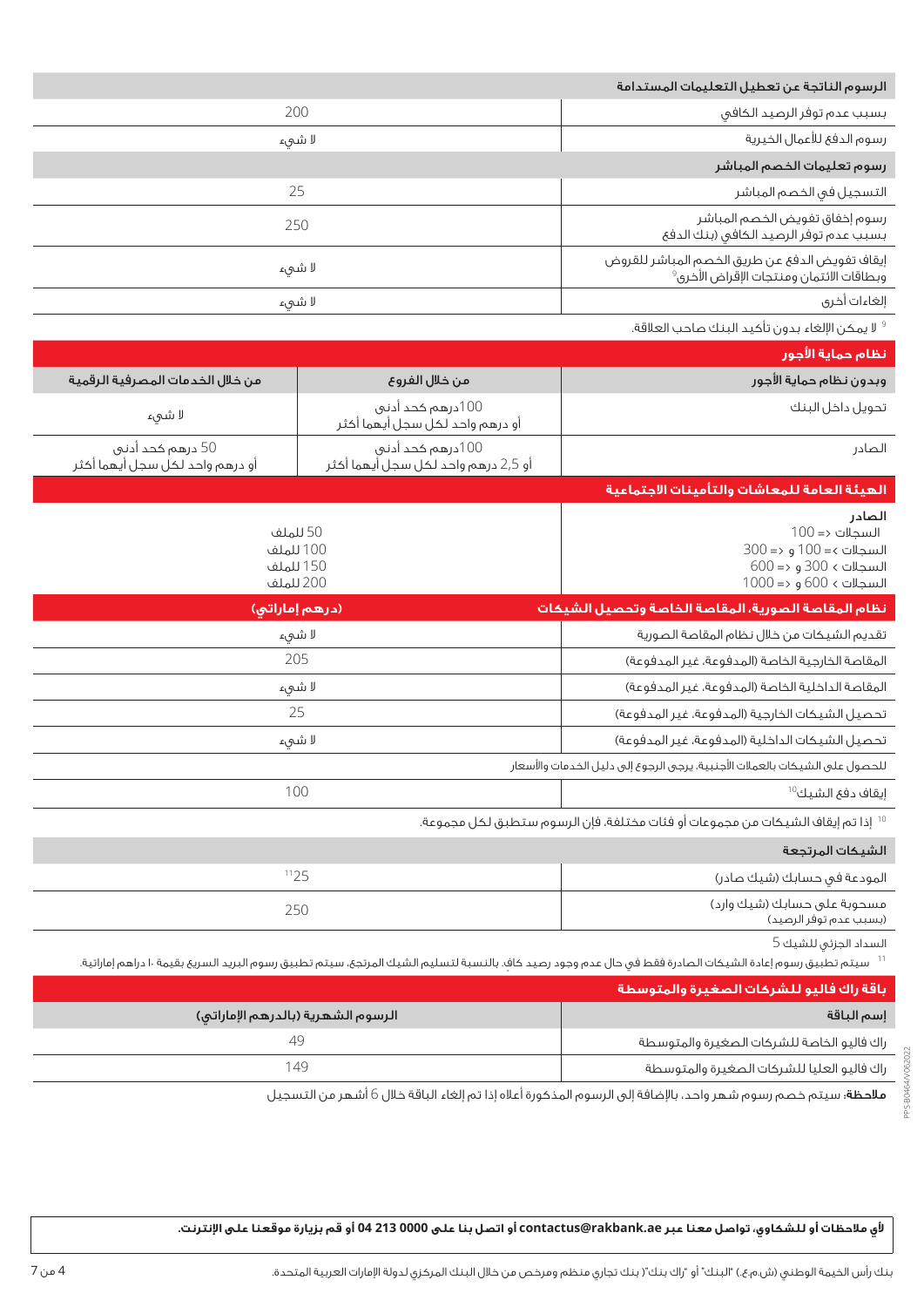|                                    | باقة راك فاليو للشركات الصغيرة والمتوسطة – خدمات إدارة النقد                                        |
|------------------------------------|-----------------------------------------------------------------------------------------------------|
| الرسوم الشهرية (بالدرهم الإماراتي) | إسم الباقة                                                                                          |
| 350                                | راك فاليو كاش للشركات الصغيرة والمتوسطة                                                             |
| 700                                | راك فاليو كاش بلس للشركات الصغيرة والمتوسطة                                                         |
| 1500                               | راك فاليو كاش ماكس للشركات الصغيرة والمتوسطة                                                        |
|                                    | تحصيل الشيكات عبر خدمة البريد السريع (من موقع واحد)                                                 |
| 25                                 | رسوم الإعداد لمرة واحدة                                                                             |
| 500 شهرياً                         | تحصيل 6 أيام فى الأسبوع                                                                             |
| 425 شهريآ                          | تحصيل 5 أيام في الأسبوع                                                                             |
| 250 شهرياً                         | تحصيل 3 أيام في الأسبوع                                                                             |
|                                    | خدمات أجهزة الإيداع سمارت كاش                                                                       |
| حسب الإتفاقية                      | رسوم الاشتراك الشهرية<br>حسب استيعاب جهاز الإيداع للعملة الورقية من 2700 درهم إلى<br>4000 درهم      |
|                                    | شروط الإلغاء                                                                                        |
| 1,000 درهم                         | رسوم إعادة التوزيع لكل جهاز فى نفس المبنى<br>داخل دبى والشارقة                                      |
| 1,500 درهم                         | رسوم إعادة التوزيع لكل جهاز فى نغس المبنى<br>خارج دبى والشارقة                                      |
| 1,500 درهم                         | رسوم إعادة التوزيع لكل جهاز خارج المبنى<br>داخل دبى والشارقة                                        |
| 2,000 درهم                         | رسوم إعادة التوزية لكل جهاز خارج المبنى<br>خارج دبى والشارقة                                        |
|                                    | 1. تقديم إشعار مسبق قبل 3 أشهر.<br>2. اذا تم إلغاء الحجز خلال 3 سنوات، سيتم تطبيق 12 شهر من الرسوم. |

## **إيداع نقدي في مراكز ترانس جارد**

| 50 درهم أو %10.<br>00 من احماله. الميا<br>$4 \times 1$<br>$\mathbf{r}$<br>$  -$ | ، ۱۱۱ ، ۱۱۱ |
|---------------------------------------------------------------------------------|-------------|
|                                                                                 |             |

#### **مالحظات مهمة:**

.1 ً تخضع جميع الرسوم للتغييرات بإخطار كتابي مسبق للعمالء وفقا لتقدير البنك المطلق.

.2 توافقًا مع تطبيق ضريبة القيمة المضافة في دولة اإلمارات العربية المتحدة اعتبارًا من 1 يناير 2018 سيتم فرض نسبة 5% على رسوم ومصروفات راك بنك المحددة هنا، حيثما ينطبق ذلك وفقًا لقانون دولة اإلمارات العربية المتحدة.

## **تحذيرات**

.1 سيخضع عدم الحفاظ على الحد األدنى لمتوسط الرصيد لرسوم شهرية على النحو المبين أعاله.

2. لن يتم دفع أي ربح إذا كان الربح المستحق أقل من ١٠ دراهم إماراتية.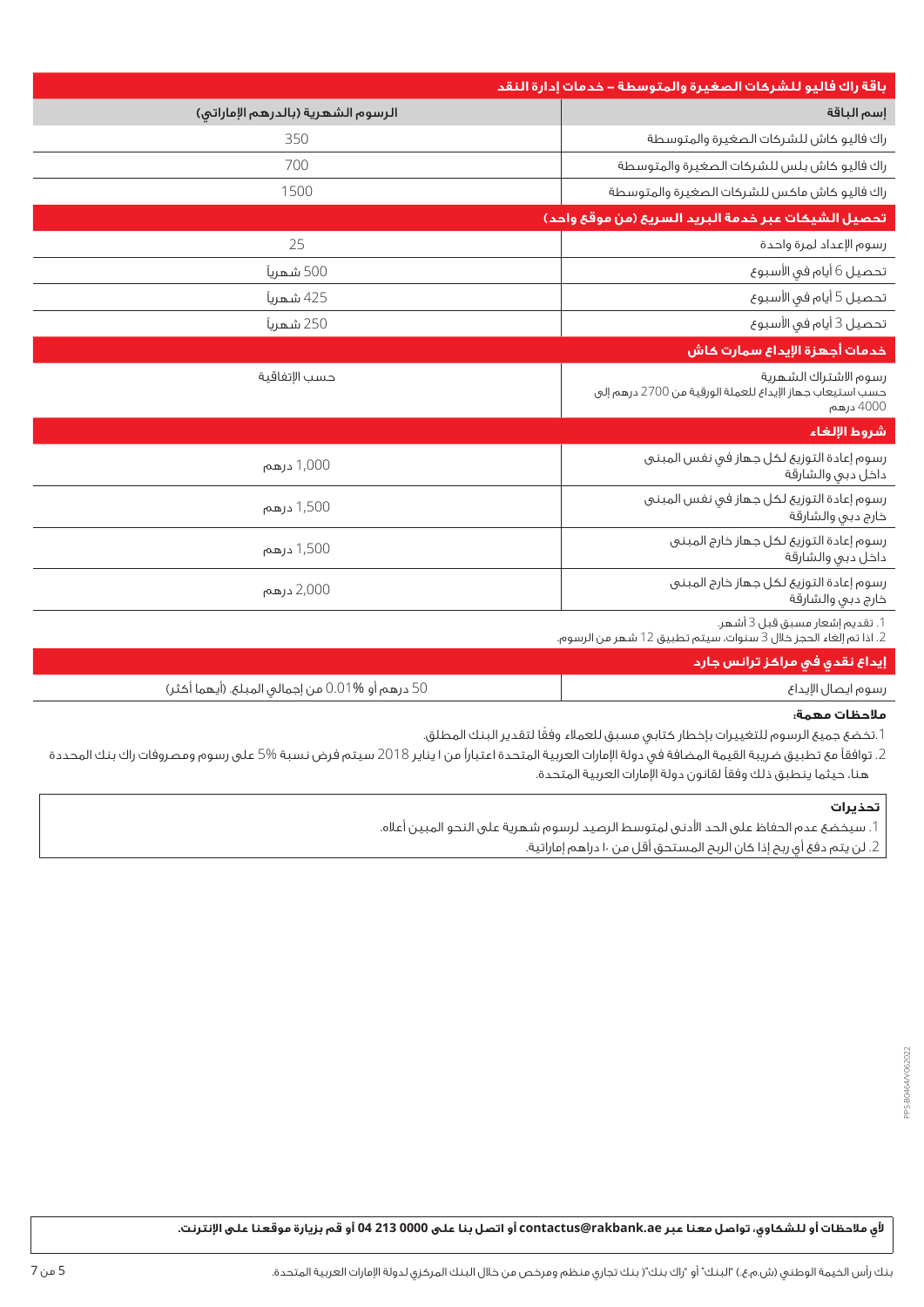

# **دليل الخدمات واألسعار لحواالت لآلعمال )ال تشمل ضريبة القيمة المضافة(**

## جدول الرسوم والنفقات سارية من **24-06-2022**

| (درهم إماراتي)                                                                                       |                  | حوالات الشيكات/ حوالات أوامر الدفع                                                                                                                                                            |
|------------------------------------------------------------------------------------------------------|------------------|-----------------------------------------------------------------------------------------------------------------------------------------------------------------------------------------------|
| من خلال الخدمات المصرفية الرقمية                                                                     | من خلال الفروع   | وبدون نظام حماية الأجور                                                                                                                                                                       |
| 10                                                                                                   | 20               | لأصحاب الحسابات                                                                                                                                                                               |
|                                                                                                      | 12100            | رسوم إلغاء                                                                                                                                                                                    |
|                                                                                                      |                  | <sup>12</sup> زائد مصاريف البنك الأخرى والسويغت/التلكس ومصاريف البنوك الأخرى، والتى تقدر ما بين 42 درهم و 127 درهم.                                                                           |
|                                                                                                      |                  | شيكات بالعملة الأجنبية                                                                                                                                                                        |
| 0.125 + فائدة بالمعدلات المطبقة<br>(100 درهم كحد أدنى، 1,000 درهم كحد أقصى)                          | الشيكات المشتراة |                                                                                                                                                                                               |
|                                                                                                      | 13100            |                                                                                                                                                                                               |
| 52                                                                                                   |                  | شيكات للتحصيل مستحقة داخل<br>دولة الإمارات العربية المتحدة                                                                                                                                    |
| (100 درهم كحد أدنى، 1,000 درهم كحد أقصى)*                                                            |                  | شيكات للتحصيل مدفوعة عن طريقنا/ مدفوعة خارج<br>0.125% دولة الإمارات العربية المتحدة<br>تبلغ رسوم البنك المراسل لتحصيل أى شيك بالدولار الأمريكى حوالى<br>200 دولار أمريكي (ما يقارب 734 درهم). |
| 13100                                                                                                |                  | شيكات للتحصيل مرتجعة<br><sup>13</sup> زائد مصاريف البنك المراسل والبريد، إن وجدت.                                                                                                             |
|                                                                                                      |                  | حوالات نقدية داخلية                                                                                                                                                                           |
| من خلال الخدمات المصرفية الرقمية                                                                     | من خلال الفروع   |                                                                                                                                                                                               |
| لا شىء                                                                                               | 20               | حوالات نقدية داخلية<br>(التحويل بين حسابات راك بنك)                                                                                                                                           |
|                                                                                                      |                  | <u> الحوالات المالية الإلكترونية – وارد</u>                                                                                                                                                   |
| 1 درهم                                                                                               |                  | الدفع بالدرهم داخل الإمارات العربية المتحدة                                                                                                                                                   |
| لا شىء                                                                                               |                  | بالدولار الأمريكى ومدفوعة بالدولار الأمريكى $^{14}$                                                                                                                                           |
| لا شىء                                                                                               |                  | بعملات أجنبية ومدفوعة بالدرهم الإماراتي <sup>14</sup>                                                                                                                                         |
| لا شىء                                                                                               |                  | بعملات أجنبية ومدفوعة بعملات أجنبية <sup>14</sup>                                                                                                                                             |
| مجاناً للحوالات المالية الإلكترونية الواردة /مكافأة نهاية الخدمة/ منحة التقاعد/المصاريف. $^{\rm 14}$ |                  |                                                                                                                                                                                               |